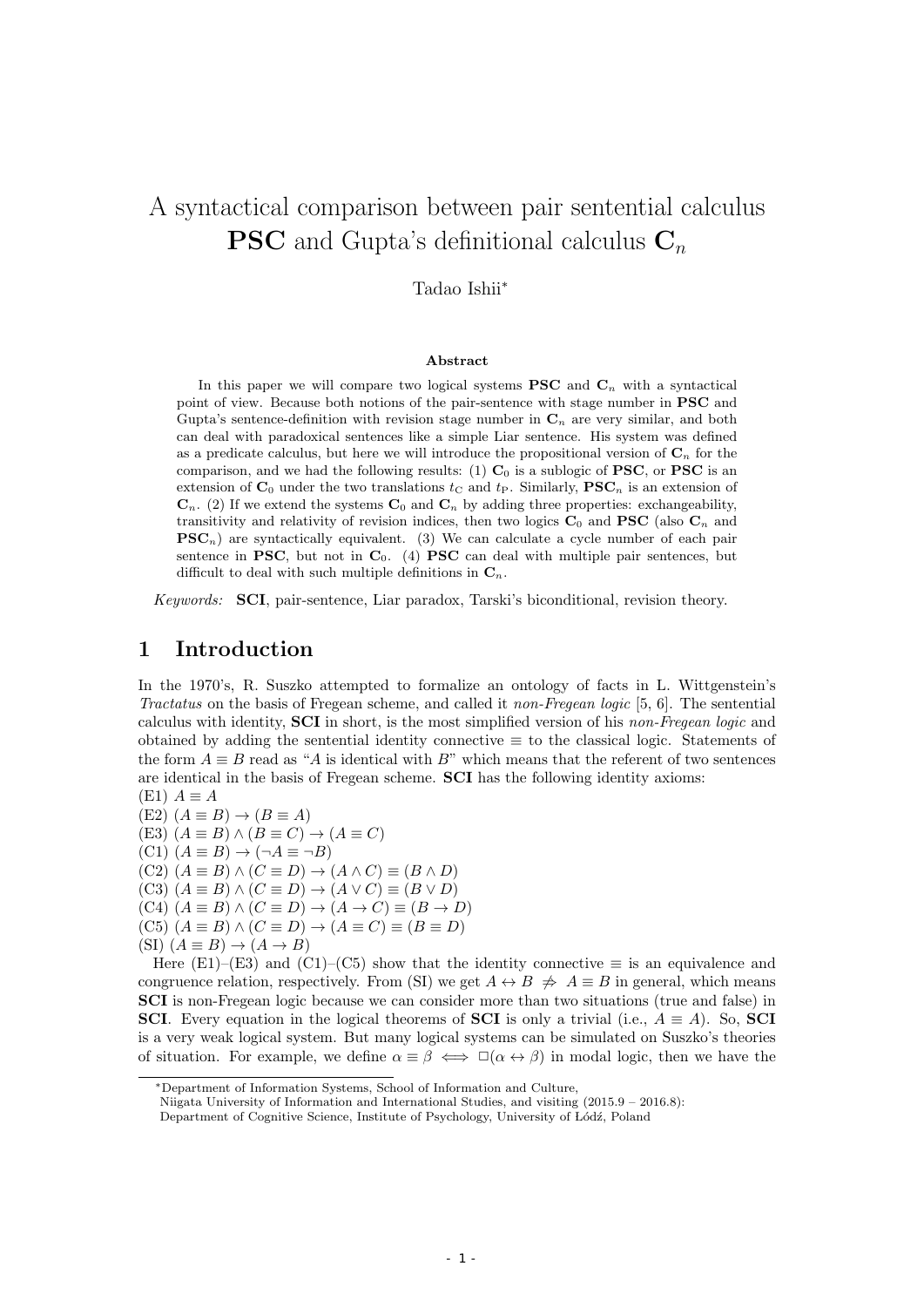correspondences  $W_T - S4$  and  $W_H - S5$ , where  $W_T$  and  $W_H$  are some elementary extensions of **SCI**. Also we define  $\alpha \equiv \beta \iff (\alpha \Leftrightarrow \beta)$  in 3-valued Lukasiewicz logic where  $\Leftrightarrow$  is a L<sub>3</sub> equivalence, then we have the correspondence  $\mathbf{SCI} - \mathbf{L_3}$ .

Here we consider to deal with a simple Liar sentence : "This sentence is not true" in **SCI**. Let's define  $A =$ "This sentence is true", then  $A \equiv \neg A$  because the referent of two sentences *A* and  $\neg A$  are identical, but it's impossible logically by (SI). So, we can not deal with a Liar sentence in the normal **SCI**. In order to overcome the matter, we introduced a *referential relation* of pair-sentence similar to identity  $\equiv$ , i.e.,  $(A^0, \neg A^1)$ : a *situation* of *A* at a stage 0 is *referential* to the *situation* of  $\neg A$  at a stage 1 [2, 3]. And we proposed a pair sentential calculus, **PSC** in short, which was obtained from the classical sentential calculus by adding a new pair-sentence constructor  $((-)^i, (-)^j)$ , where *i, j* are some stage numbers.

As another approach to overcome the matter, A. Gupta and his colleagues studied the truth concept and paradox in the 1980's, and published a book, the title of which is "The Revision Theory of Truth" as the results so far obtained. In the book, Gupta proposed the theory of definitions which is the proper framework for the construction of a theory of truth [1]. At first as an analytical tool for the truth concept, Gupta based on *Tarski's biconditionals* for *L* in *L L*such that *X* is true in  $L \iff p$  in  $L'$ , where *X* is replaced by the standard name of a sentence of *L* and *p* is replaced by the translation in  $L'$  of the sentence. The language  $L$  for which the definition is constructed is called the *object language*, and the language *L ′* in which the definition is given is called the *metalanguage*. For example, let's consider a simple Liar sentence:

(This sentence) "This sentence is not true".

Then at first we have the following identity.

(1) This sentence  $=$  "This sentence is not true",

and by the Tarski's biconditionals for this sentence, we get

(2) "This sentence is not true" is true *⇐⇒* This sentence is not true.

By substitutivity of  $(1)$  to  $(2)$ , we get

(3) This sentence is true *⇐⇒* This sentence is not true,

which immediately yields a contradiction. So, the Liar paradox appears to show that the fundamental intuition is incoherent. In general, a central problem in the theory of truth is to resolve the paradox without damaging the fundamental intuition in any essential way.

Gupta viewed Tarski's biconditionals such that "A" is true  $\iff$  *A* as procedures for determining whether a sentence *A* is true or not, and divided into two derivations:

$$
\frac{A}{A''} \text{ is true} \quad (\text{T} - \text{Intro}) \qquad \frac{A'' \text{ is true}}{A} \quad (\text{T} - \text{Elim})
$$

where T-Intro and T-Elim mean T-Introduction and T-Elimination, respectively.

Similarly, the definition of a sentence *A* such that  $A =_{df} D_A$ , which may include a selfreferential form, can be viewed as procedures for determining whether a sentence is *A*, and divided into two derivations:<br> $\frac{D_A}{D_A}$ 

$$
\frac{D_A}{A} \text{ (Df - Intro)} \qquad \qquad \frac{A}{D_A} \text{ (Df - Elim)}
$$

Moreover, the sequence generated by each derivation was called a revision sequence for a sentence *A* and a revision stage number *i* was introduced to show the process of revision. The modified versions of (Df-Intro) and (Df-Elim) are as follows: for any integer number *i*,

$$
\frac{D_A{}^i}{A^{i+1}} \text{ (Df - Intro)} \qquad \qquad \frac{A^i}{D_A{}^{i-1}} \text{ (Df - Elim)}
$$

where *A* is the definiendum and  $D_A$  is the definienda of *A*. Gupta proposed the definitional calculus based on the natural deduction system and called  $C_n$ . The definitional calculus  $C_n$ consists of classical inference rules, two definition rules (Df-Intro) and (Df-Elim), and moreover the following two kinds of index shift rules: for any integer number  $i, j$ ,

$$
\frac{A^i}{A^j} \text{ (IS)} \qquad \qquad \frac{A^i}{A^{i \pm n}} \text{ (IS)} \qquad (\exists n \in \mathbf{N})
$$

where an occurrence of  $A^i$  in a derivation indicates the relative position of the step in a revision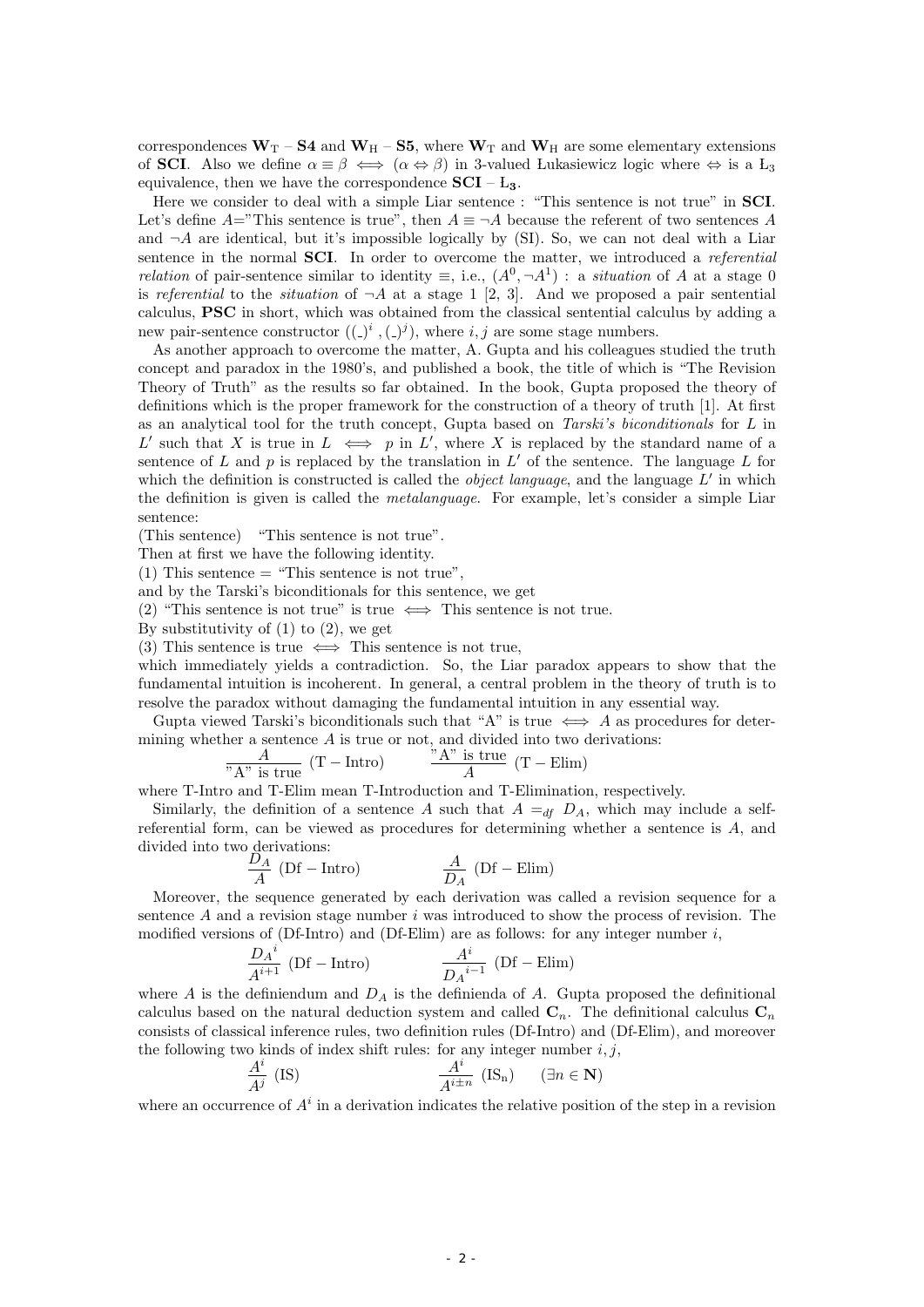process. *A* must not contain any defined symbols in (IS), but may contain these in (ISn).

In this paper we will compare two logical systems **PSC** and  $C_n$  with a syntactical point of view. Because both notions of the pair-sentence with stage number in **PSC** and Gupta's sentence-definition with revision stage number in  $\mathbf{C}_n$  are very similar, and both can deal with paradoxical sentences like a simple Liar sentence.

# **2 PSC Logic**

Let  $\mathcal{L}_P = \langle \textbf{FOR}_P, \neg, \wedge, \vee, \rightarrow, ((\_)^i, (\_)^j), \top, \bot \rangle$  be a language of the sentential calculus with pair-sentence constructor to construct a pair sentence formula  $(A^i, B^j)$  which means "*A* at a stage *i* is referential to *B* at stage *j*", where *i* and *j* are referential stage numbers that *A* and *B* hold, respectively. Then the formulas  $FOR_P$  of a language  $\mathcal{L}_P$  are generated in the usual way from an infinite set *V AR<sup>P</sup>* of sentential variables and constants *⊤* (true), *⊥* (false) by the standard truth functional connectives *¬*( negation), *∧* (conjunction), *∨* (disjunction) and *→* (material implication) as well as the pair-sentence constructor  $((-)^i, (-)^j)$ , where *i*, *j* are some stage numbers. So, we have:

 $VAR^i = \bigcup_{i \in \mathbb{N}} VAR^i$ , where  $VAR^i = \{p^i, q^i, r^i, \ldots\}$ 

 $(2)$   $VAR_P ⊆ FOR_P$ 

 $(3)$   $\forall A^{i}, B^{i}, C^{j} \in \boldsymbol{FOR_P} \Longrightarrow \neg A^{i}, A^{i} \wedge B^{i}, A^{i} \vee B^{i}, A^{i} \rightarrow B^{i}, (A^{i}, C^{j}) \in \boldsymbol{FOR_P}$ 

Also we may use the same parentheses as auxiliary symbols even assume that the priority of each connective and constructor are weak as  $\neg$ ,  $\wedge$ ,  $\vee$ ,  $\rightarrow$ ,  $((\_)^i$ ,  $(\_)^j)$  in order. Throughout this paper the letters p, q, r,  $p^0$ ,  $p^1$ ... are used to denote any variables; the letters A, B, C, ... denote formulas of a **PSC** language  $\mathcal{L}_P$ ; the letters X, Y denote sets of formulas.

We will introduce several terminologies with the pair-sentence as follows:

(1) If *A* is a subformula of *B*, then we say that the pair-sentence  $(A^i, B^j)$  is a *circular referential relation*. Otherwise, is a *non-circular referential relation*.

(2) For a circular referential relation  $(A^{i}, B^{j})$  such that the referential recursive pattern  $A^{i} B_{0}^{j}$  $B_1^{j+1} B_2^{j+2} \cdots B_0^{j+(n-1)} \cdots$  holds, the total referential stage number *n* of  $B_0^j$  being recursively  $\text{returned to itself } B_0^{j+(n-1)} \text{ is called a *referential cycle number of B* relative to a circular referen$ tial relation  $(A^i, B^j)$ , and  $\tau(B) = n$  in symbol. Otherwise, for a non-circular referential relation  $(A^i, B^j)$ , the referential stage numbers  $i, j$  are ineffective, so we will eliminate each referential stage number like  $(A, B)$ , and  $\tau(B) = 0$ .

(3) For any circular referential relation  $(A^i, B^j)$ , if  $\tau(B) = 1$  then we say that *B* is *categorical*. Otherwise, if  $\tau(B) > 2$  then we say that *B* is *paradoxical*.

We define the referential stage numbering of composed formulas as the following:  $\forall i, j \in \mathbb{N}$ ,  $(1)$   $(\neg A)^i \iff \neg A^i$ 

- $(2)$   $(A \wedge B)^i \iff A^i \wedge B^i$
- $(3) (A \vee B)^i \iff A^i \vee B^i$
- $(A) (A \rightarrow B)^i \iff A^i \rightarrow B^i$
- $(5)$   $(A, B)^i \iff (A^i, B^i)$
- $(6)$   $(A^i)^j \iff A^j$

The axiomatic system **PSC** for the language  $\mathcal{L}_P$  is defined by the following way:  $\forall i, j, k \in \mathbb{N}$ ,  $(A1)$   $A^i \rightarrow (B^i \rightarrow A^i)$ 

$$
(A2) (Ai \rightarrow (Bi \rightarrow Ci)) \rightarrow ((Ai \rightarrow Bi) \rightarrow (Ai \rightarrow Ci))
$$
  
\n(A3)  $Ai \land Bi \rightarrow Ai$   
\n(A4)  $Ai \land Bi \rightarrow Bi$   
\n(A5)  $Ai \rightarrow (Bi \rightarrow (Ai \land Bi))$   
\n(A6)  $Ai \rightarrow Ai \lor Bi$   
\n(A7)  $Bi \rightarrow Ai \lor Bi$   
\n(A8)  $(Ai \rightarrow Ci) \rightarrow ((Bi \rightarrow Ci) \rightarrow (Ai \lor Bi \rightarrow Ci))$   
\n(A9)  $\neg Ai \rightarrow (Ai \rightarrow Bi)$   
\n(A10)  $Ai \lor \neg Ai$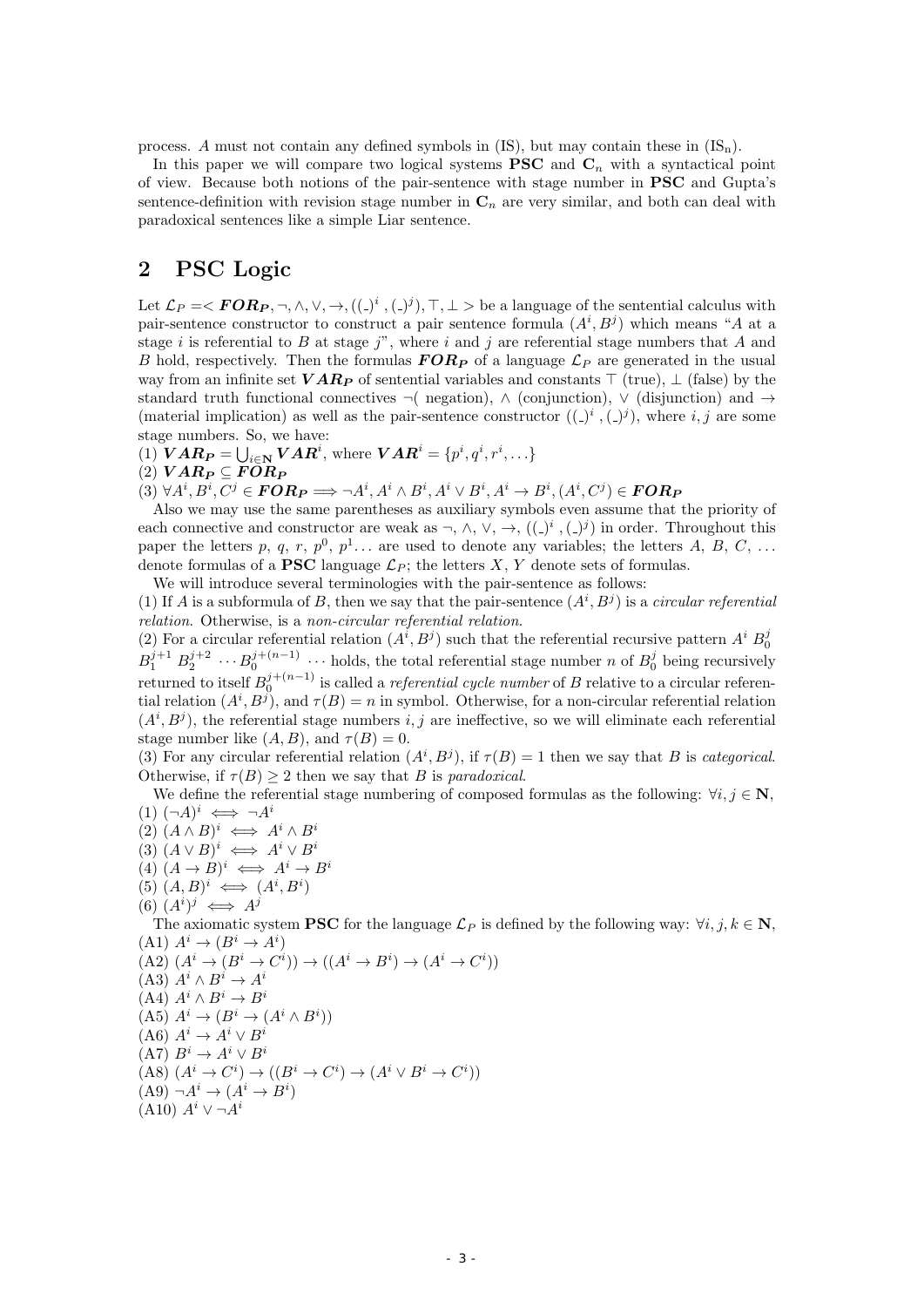(E1)  $(A^i, A^j)$  where  $i = j$  if *A* is related to others as a circular referential relation.

 $(E2)$   $(A^{i}, B^{j}) \to (B^{j}, A^{i})$  $(B^j, (A^i, B^j) \wedge (B^j, C^k) \rightarrow (A^i, C^k)$  $(C1)$   $(A^{i}, B^{j}) \rightarrow ((\neg A)^{i}, (\neg B)^{j})$  $(C2)$   $(A^i, B^j) \wedge (C^i, D^j) \rightarrow ((A \wedge C)^i, (B \wedge D)^j)$  $(C3)$   $(A^i, B^j) \wedge (C^i, D^j) \rightarrow ((A \vee C)^i, (B \vee D)^j)$  $(C4)$   $(A^i, B^j) \wedge (C^i, D^j) \rightarrow ((A \rightarrow C)^i, (B \rightarrow D)^j)$  $(C5)$   $(A^i, B^j) \wedge (C^i, D^j) \rightarrow ((A, C)^i, (B, D)^j)$  $(P1)$   $(A^i, B^j) \rightarrow (A^i \rightarrow B^j)$  $(P2)$   $(A^i, B^j) \wedge (B \leftrightarrow C)^j \rightarrow (A^i, C^j)$  $(P3)$   $(A^i, B^j) \wedge (A \leftrightarrow C)^i \rightarrow (C^i, B^j)$  $(P4)$   $(A^i, B^j) \rightarrow (A^{i \pm n}, B^{j \pm n})$  where  $\exists n \geq 0$  $(\text{Mp})$   $\frac{A^i A^i \rightarrow B^j}{B^j}$ *B j*

Here the axioms of  $(A1)$ – $(A10)$  with modus ponens(Mp) as a single rule (and of course not exist any pair sentence, so we can eliminate any upper index) will give an axiomatic system *CL* for the classical sentential logic, and if we will restrict the pair-sentence formula  $(A^i, B^j)$  to a non-circular referential relation, i.e,  $(A, B)$ , then **PSC** is collapsed into an extension  $\mathbf{W}_{\text{B}}$  of **SCI** system because if we regard  $(A, B)$  as  $A \equiv B$ , then any axioms of **SCI** can be drived from **PSC** and also we must demand to have two additional axioms  $(A \equiv B) \wedge (B \leftrightarrow C) \rightarrow (A \equiv C)$ and  $(A \equiv B) \land (A \leftrightarrow C) \rightarrow (C \equiv B)$  in **SCI**. Also we call a system which is obtained from **PSC** by adding an axiom (P5)  $(A^{i}, A^{i\pm n})$  where  $\exists n \geq 0$ , **PSC**<sub>*n*</sub>.

**Definition 2.1 (Derivability)** Let X be a set of formulas in a language  $\mathcal{L}_P$ , A a formula and **PSC** *a system in L<sup>P</sup> . Then we say that:*

(1)  $(A_1^i, A_2^j)$  is derivable from X in **PSC**, we write  $X \vdash_{PSC}(A_1^i, A_2^j)$  iff there is a sequence of  $formulas~B_1,B_2,\ldots,B_n (n \geq 0)~such~that~every~formula~in~the~sequence~B_1,B_2,\ldots,B_n, (A_1^i,A_2^j)$ *is either a theorem of* **PSC***, or belongs to X, or is obtained by (Mp) rule from formulas occurring before it in the sequence, where if*  $X = \emptyset$ , we write  $\vdash_{PSC}(A_1^i, A_2^j)$ *, and we say that*  $(A_1^i, A_2^j)$  *is a* theorem *of* **PSC***.*

*(2) A is* derivable *from X in* **PSC***, we write*  $X \vdash_{PSC} A$  *iff there is a sequence of formulas*  $B_1, B_2 \ldots, B_n$  such that  $B_1^0, B_2^0 \ldots, B_n^0 \vdash_{\text{PSC}} A^0$ . If  $X = \emptyset$ , we write  $\vdash_{\text{PSC}} A$ , and we say that A *is a* theorem *of* **PSC***.*

For example, let's consider a simple Liar sentence: " This sentence is not true". If we define *A* = "This sentence is true". Then a simple Liar sentence is expressed by a pair sentence formula  $(A^0, \neg A^1)$ , and we can prove that  $(A^0, \neg A^1) \vdash_{PSC}(A^0, A^2)$  as follows:

 $1 [(A^0, \neg A^1)]$  [Hypothesis]  $2(A^0, \neg A^1) \to (\neg A^0, \neg \neg A^1)$ )  $[(C1)]$  $3(-A^0, \neg\neg A^1)$  $[1, 2 \text{ and } (Mp)]$  $4 \ (\neg\neg A \leftrightarrow A)^1$ [Tautology of *CL*]  $5 \; (\neg A^0, \neg \neg A^1) \land (\neg \neg A \leftrightarrow A)^1 \to (\neg A^0, A^1)$ )  $[(P2)]$ 6  $(\neg A^0, A^1)$  [3, 4, 5 and (Mp)]  $7(\neg A^0, A^1) \to (\neg A^1, A^2)$ )  $[(P4)]$ 8  $(\neg A^1, A^2)$  $[6, 7 \text{ and } (\text{Mp})]$ 9  $(A^0, \neg A^1)$  ∧  $(\neg A^1, A^2)$  →  $(A^0, A^2)$ )  $[(E3)]$  $10(A<sup>1</sup>, A<sup>2</sup>)$  $[1, 8, 9 \text{ and } (Mp)]$ 

So, we know that  $\tau(A) = 2$  relative to a circular referential relation  $(A^0, \neg A^1)$  and A is paradoxical. Also we can prove that  $(A^0, \neg A^1) \vdash_{\text{PSC}_3} \bot$  as follows:

1  $[(A^0, \neg A^1$ [Hypothesis]  $2 \left[ A^0 \right]$ [Hyothesis]  $3 \overline{\phantom{a}}$   $\neg A^1$  $[(P1):A^0 \wedge (A^0, \neg A^1) \rightarrow \neg A^1]$ 4  $[\neg A^2]$ [Hypothesis] 5 *A*<sup>1</sup>  $[4 \text{ and } (P1): \neg A^2 \wedge (A^0, \neg A^1) \rightarrow A^1]$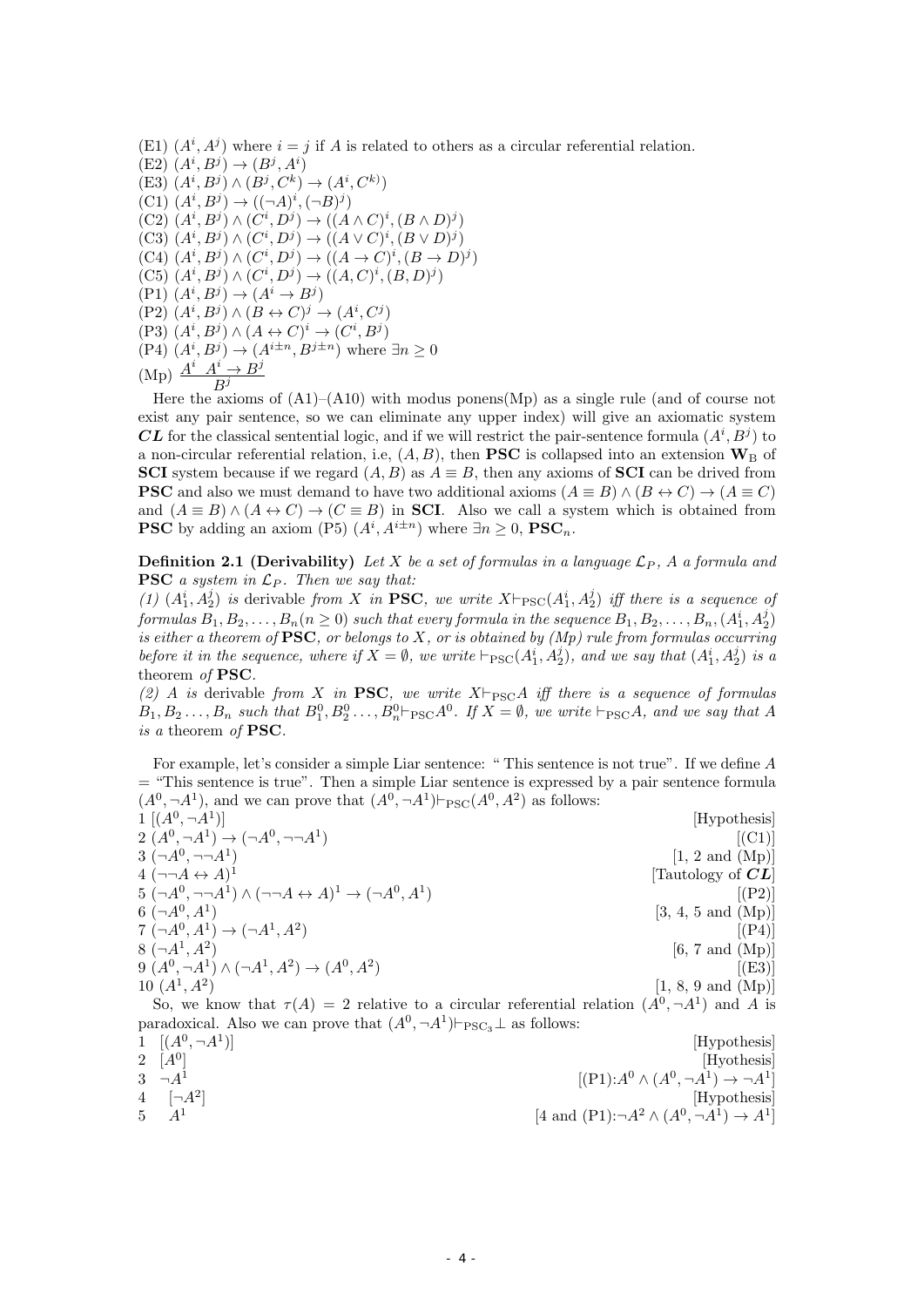$6 \quad (\perp)^1$ [3 and 5] 7 (*⊥*) 2  $[(E1):(\perp^1,\perp^2)$  and  $(P1)]$ 8 *A*<sup>2</sup> [4 and 7] 9 *¬A*<sup>3</sup>  $[8, (P4)$  and  $(P1):A^2 \wedge (A^0, \neg A^1) \rightarrow \neg A^3]$  $10 \quad \neg A^0$  $[(P5): \neg A^3 \rightarrow \neg A^0]$  $11 - A^0$ [2 and 10] 12 *A*<sup>1</sup>  $[11, (C1)$  and  $(P1): \neg A^0 \wedge (\neg A^1, A^2) \rightarrow A^1]$  $13 - A^2$  $[12 \text{ and } (P1):A^1 \wedge (A^0, \neg A^1) \rightarrow A^2]$  $14 - A^3$  $[11 \text{ and } (P5): \neg A^0 \to \neg A^3]$ 15 *A*<sup>2</sup>  $[14, (P4)$  and  $(P1): \neg A^3 \wedge (A^0, \neg A^1) \rightarrow A^2]$ 16 (*⊥*) 2 [13 and 15] 17 (*⊥*) 0  $[15, (E1): (\perp^2, \perp^0)$  and  $(P1)]$ 

Similarly, we have the following results:

(1)  $\{(S^0, \neg S^1), (P^0, S^1)\}$ ⊢ $_{PSC}(S^0, S^2)$  and  $(P^0, P^2)$ . So, both of *S* and *P* are paradoxical and  $\tau(S) = \tau(P) = 2.$ 

(2)  $\{(S^0, \neg P^1), (P^0, S^1)\}\vdash_{\text{PSC}}(S^0, S^4), (P^0, P^4)$  and  $((S \wedge P)^0, (S \wedge P)^4)$ . So, all of S, P and  $S \wedge P$  are paradoxical and  $\tau(S) = \tau(P) = 4$ .

(3)  $\{(S^0, \neg P^1), (P^0, \neg S^1)\}\vdash_{\text{PSC}} (S^0, S^2), (P^0, P^2) \text{ and } ((S \wedge \neg P)^0, (S \wedge \neg P)^1).$  So, both of S and *P* are paradoxical and  $S \land \neg P$  is categorical.

(4)  $\{(S^0, \neg P^1), (P^0, \neg A^1), (A^0, S^1)\}\vdash_{\text{PSC}}((S \land P \land A)^0, (S \land P \land A)^3),$  $((S \wedge P \wedge \neg A)^0, (S \wedge P \wedge \neg A)^3), ((S \wedge \neg P \wedge \neg A)^0, (S \wedge \neg P \wedge \neg A)^3),$  $((\neg S \land P \land A)^0, (\neg S \land P \land A)^3), ((\neg S \land \neg P \land A)^0, (\neg S \land \neg P \land A)^3),$  $((\neg S \land \neg P \land \neg A)^0, (\neg S \land \neg P \land \neg A)^3), ((S \land \neg P \land A)^0, (S \land \neg P \land A)^1)$  and  $((\neg S \land P \land \neg A)^0, (\neg S \land P \land \neg A)^1).$ (5)  $\{(S^0, \neg P^1), (P^0, \neg A^1), (A^0, \neg S^1)\}\vdash_{\text{PSC}}((S \land P \land \neg A)^0, (S \land P \land \neg A)^6),$  $((S \wedge \neg P \wedge A)^0, (S \wedge \neg P \wedge A)^6), ((S \wedge \neg P \wedge \neg A)^0, (S \wedge \neg P \wedge \neg A)^6),$  $((\neg S \land P \land A)^0, (\neg S \land P \land A)^6), ((\neg S \land P \land \neg A)^0, (\neg S \land P \land \neg A)^6),$  $((\neg S \land \neg P \land A)^0, (\neg S \land \neg P \land A)^6), ((\neg S \land \neg P \land A)^0, (\neg S \land \neg P \land A)^2)$  and  $((\neg S \land \neg P \land \neg A)^0, (\neg S \land \neg P \land \neg A)^2).$ Next, we consider a set of circular referential relations:  $\{(A^0, (B \vee (C \wedge \neg A))^1), (B^0, B^1),\)$  $(C^0, C^1)$ . Then we can prove that (1)  $\{(A^0, (B \vee (C \wedge \neg A))^1), (B^0, B^1), (C^0, C^1)\}\vdash_{\text{PSC}}((B \vee (C \wedge \neg A))^0, (B \vee (C \wedge \neg A))^2)$  and (2)  $\{(A^0, (B \lor (C \land \neg A))^1), (B^0, B^1)\}\vdash_{\text{PSC}} B \to A \text{ as follows:}$  $(1):$ 1 [ $(A^0, (B \vee (C \wedge \neg A))^1$ [Hypothesis]  $2 \; [(B^0, B^1$ [Hypothesis]  $3 [(C^0, C^1$ [Hypothesis]  $4 \ (\neg A^0, \neg (B \lor (C \land \neg A))^1$  $[1 \text{ and } (C1)]$ where  $\neg(B \lor (C \land \neg A))^1 \leftrightarrow (\neg B \land (\neg C \lor A))^1$  $5(C^0,C^1)\wedge(\neg A^0,(\neg B\wedge(\neg C\vee A))^1)\rightarrow((C\wedge\neg A)^0,(C\wedge\neg B\wedge(\neg C\vee A))^1$  $[(C2)]$ 6 (( $C \land \neg A$ )<sup>0</sup>, ( $C \land \neg B \land (\neg C \lor A)$ )<sup>1</sup>  $[3,4,5 \text{ and } (Mp)]$ 7  $(B^0, B^1) \wedge ((C \wedge \neg A)^0, (C \wedge \neg B \wedge (\neg C \vee A))^1)$  $\rightarrow ((B \lor (C \land \neg A))^0, (B \lor (C \land \neg B \land (\neg C \lor A)))^1$  $[(C3)]$ 

where  $B \vee (C \wedge \neg B \wedge (\neg C \vee A)) \leftrightarrow B \vee (C \wedge A)$ 8 ( $(B ∨ (C ∧ ¬A))^0$ ,  $(B ∨ (C ∧ A))^1$ ) [2, 6, 7 and (Mp)] 9 ( $(B \vee (C \wedge A))^0$ ,  $(B \vee (C \wedge \neg A))^1$ ) [similar to above]

10 
$$
((B \lor (C \land A))^{1}, (B \lor (C \land \neg A))^{2})
$$
 [(P4)]  
\n11  $((B \lor (C \land \neg A))^{0}, (B \lor (C \land A))^{1}) \land ((B \lor (C \land A))^{1}, (B \lor (C \land \neg A))^{2})$   
\n $\rightarrow ((B \lor (C \land \neg A))^{0}, (B \lor (C \land \neg A))^{2})$  [(E3)]  
\n12  $((B \lor (C \land \neg A))^{0}, (B \lor (C \land \neg A))^{2})$  [8,10,11 and (Mp)]

So,  $B \vee (C \wedge \neg A)$  is paradoxical and  $\tau(B \vee (C \wedge \neg A)) = 2$  relative to circular referential relations  $\{(A^0, (B \vee (C \wedge \neg A))^1), (B^0, B^1), (C^0, C^1)\}.$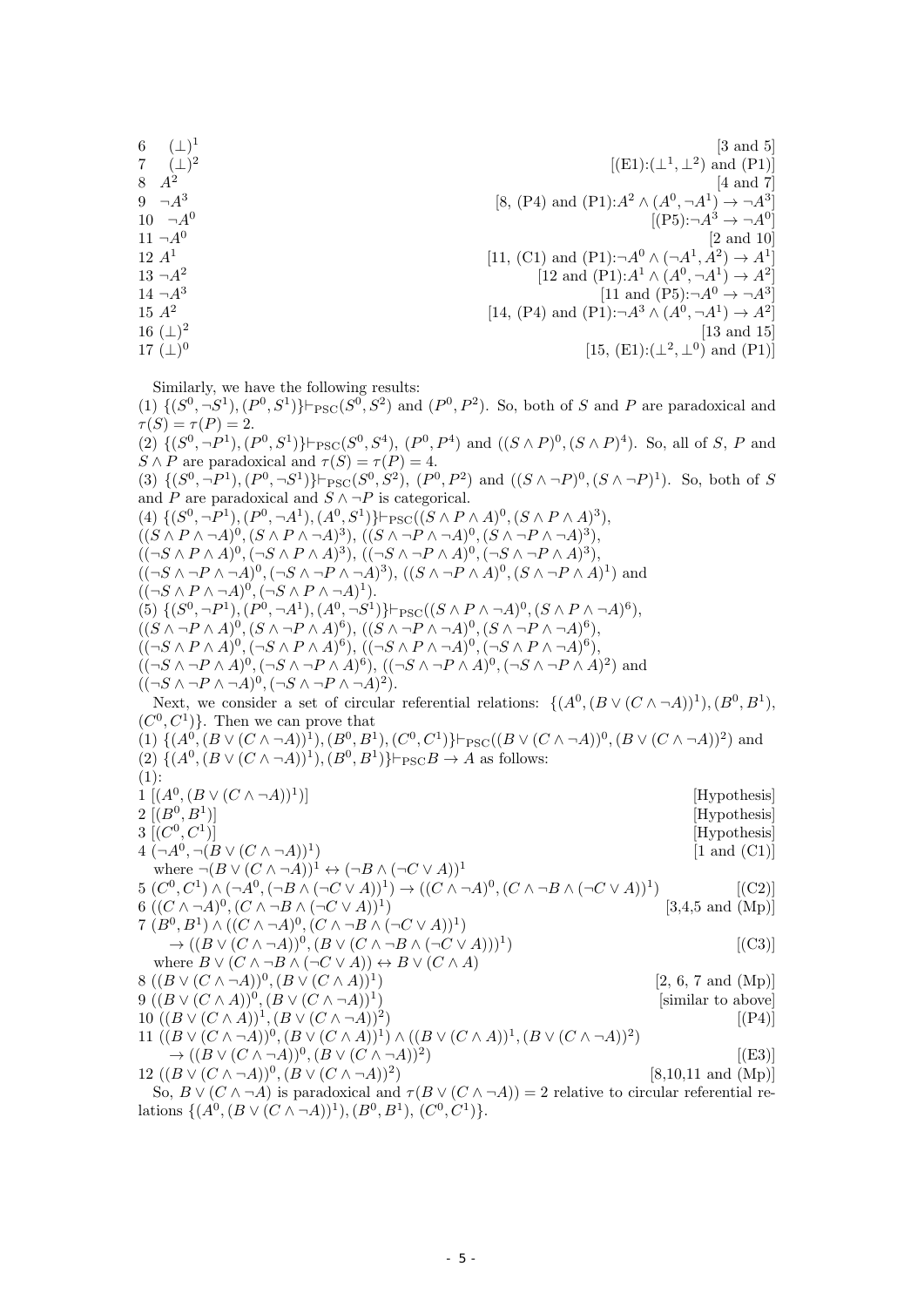| $(2)$ :                                                                                                     |                             |
|-------------------------------------------------------------------------------------------------------------|-----------------------------|
| $1 [(A^0, (B \vee (C \wedge \neg A))^1)]$                                                                   | [Hypothesis]                |
| $2 [(B^0, B^1)]$                                                                                            | [Hypothesis]                |
| $3 B^0 $                                                                                                    | [Hypothesis]                |
| $4(B^0, B^1) \to (B^0 \to B^1)$                                                                             | [(P1)]                      |
| $5 B^0 \rightarrow B^1$                                                                                     | $[2,4 \text{ and } (Mp)]$   |
| 6B <sup>1</sup>                                                                                             | $[3,5 \text{ and } (Mp)]$   |
| $7 B^1 \rightarrow (B \vee (C \wedge \neg A))^1$                                                            | [(A6)]                      |
| $( B \vee (C \wedge \neg A))^1$                                                                             | $[6,7 \text{ and } (Mp)]$   |
| $9 (A^0, (B \vee (C \wedge \neg A))^1) \rightarrow ((B \vee (C \wedge \neg A))^1, A^0)$                     | [(E2)]                      |
| 10 $((B \vee (C \wedge \neg A))^1, A^0)$                                                                    | $[1.9 \text{ and } (Mp)]$   |
| 11 $((B \vee (C \wedge \neg A))^{1}, A^{0}) \rightarrow ((B \vee (C \wedge \neg A))^{1} \rightarrow A^{0})$ | [(P1)]                      |
| 12 $(B \vee (C \wedge \neg A))^1 \rightarrow A^0$                                                           | $[10,11$ and $(Mp)]$        |
| 13 $A^{0}$                                                                                                  | $[8, 12 \text{ and } (Mp)]$ |
| 14 $(B \to A)^0$                                                                                            | $[3, 13 \text{ and } DT]$   |
|                                                                                                             |                             |

# **3 Cn Logic**

At first we consider the following definition: (1)  $A =_{df} B \vee (C \wedge \neg A)$ . Here *A* is the definiendum and  $D_A(A) = B \vee (C \wedge \neg A)$  is the definienda of *A*. And in this case,  $D_A(A)$  has the definiendum *A* itself as a subformula. So, we say that the definienda  $D_A(A)$  is a self-referential form. Assume that (2)  $\neg B \wedge C$  and (3) *A* hold. By (1), (3) and (Df-Elim), we get  $B \vee (C \wedge \neg A)$ . And the conjunction of the result and (2) yields  $(\neg B \land C) \land (B \lor (C \land \neg A)) \leftrightarrow \neg A$ . So, we have  $A \to \neg A$ . Similarly, if we assume  $\neg B \wedge C$  and  $\neg A$ , then we have  $\neg A \to A$ . Hence we have  $A \leftrightarrow \neg A$  under the assumption of (2). To deal with such a circular definition, Gupat proposed the definitional calculus based on the natural deduction system and called **C***n*. His system was defined as a predicate calculus, but here we will introduce the propositional version of  $\mathbf{C}_n$ , because of doing the comparison between **PSC** and  $C_n$  in the later section.

Let  $\mathcal{L}_C = \langle FOR_C, \neg, \wedge, \vee, \rightarrow, =_{df}, =, \top, \bot \rangle$  be a language of the definitional calculus, where  $=$ *df* is a definition constructor like  $A =$ *df*  $D_A$  such that *A* is the definiendum and  $D_A$  is the definienda of  $A$ , and  $=$  is an identity connective and we need this connective when replacing the identity formulas in the definienda. Then the formulas  $FOR_C$  of a language  $\mathcal{L}_C$  are generated in the usual way from an infinite set *V AR<sup>C</sup>* of sentential variables and constants *⊤*, *⊥* by the standard truth functional connectives *¬* (negation), *∧* (conjunction), *∨* (disjunction) and  $\rightarrow$  (material implication) as well as = (identity) and  $=$ <sub>*df*</sub> (definitional constructor).

(1) 
$$
VAR_C = \bigcup_{i \in \mathbf{N}} VAR^i
$$
, where 
$$
VAR^i = \{p^i, q^i, r^i, \ldots\}
$$

$$
(2)\text{ }VAR_C \subseteq FOR_C
$$

 $\mathcal{A}^{i}(3)$   $\forall A^{i}, B^{i}, D^{i-1}_{A}\in \boldsymbol{FOR_C}\Longrightarrow \neg A^{i}, A^{i}\wedge B^{i}, A^{i}\vee B^{i}, A^{i}\rightarrow B^{i}, A^{i}=B^{i}, A^{i}=_{df}D^{i-1}_{A}\in \boldsymbol{FOR_C}$ We will introduce several terminologies with the definition as follows:

(1) For any definition  $A =_{df} D_A(A)$ , if the definienda of A includes the definiendum A itself, then we say that the definition is a *circular definition*. Otherwise, is a *non-circular definition*. So, any definition that has a self-referential form is a circular definition.

(2) For a set *D* of several circular definitions of *A*, the sequence of *A* generated by applying two derivation rules (Df-Intro) and (Df-Elim) to *D* was called a *revision sequence* for *A*. A revision stage number  $i$  of  $A<sup>i</sup>$  shows the current position for the process of revision.

(3) For any circular definition  $A =_{df} D_A(A)$ , if the truth value of *A* converges in some constants(true or false), then we say that *A* is *categorical*. Otherwise, is *paradoxical*, and whose truth value oscillates in the revision sequence.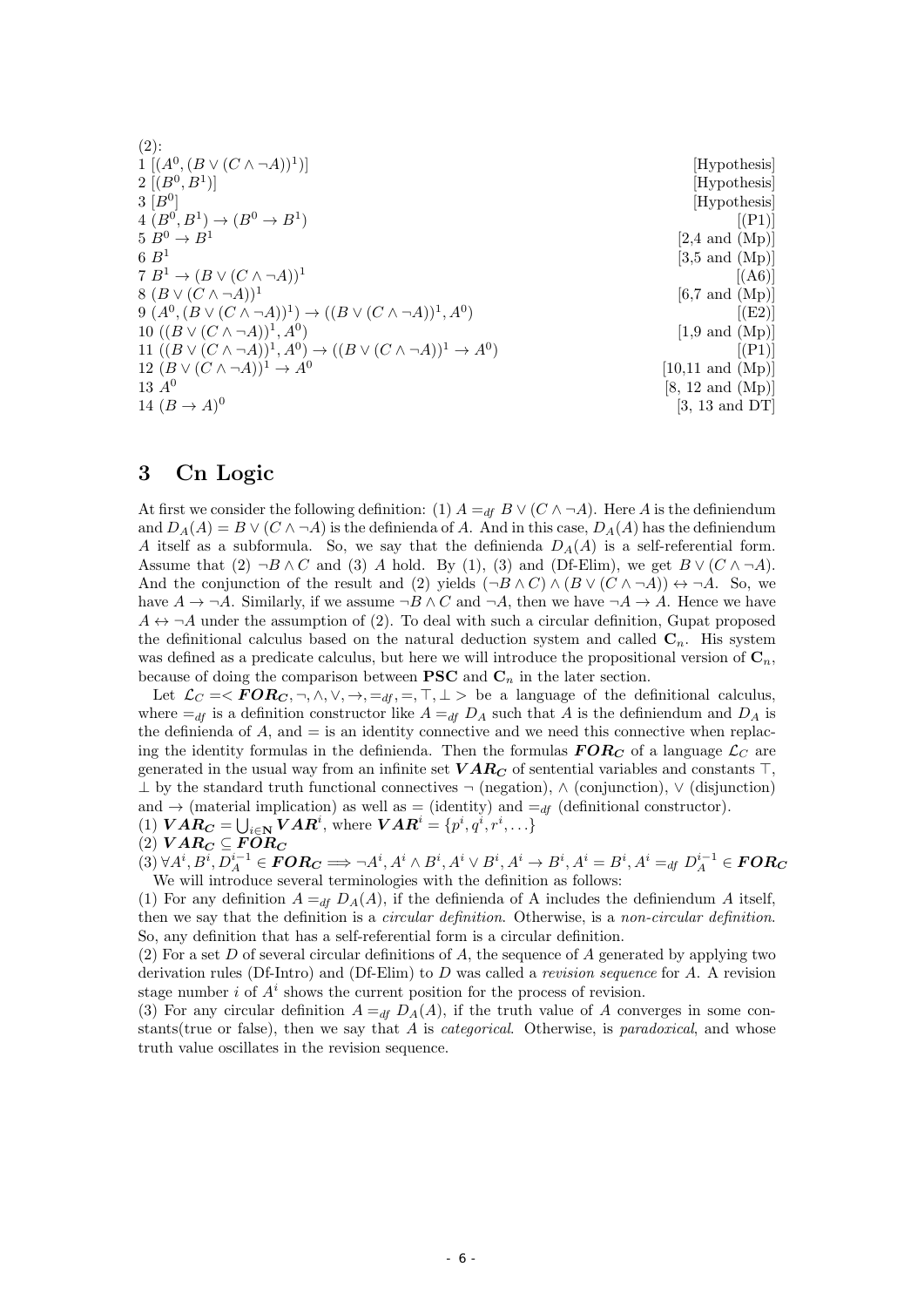A natural deduction system  $\mathbf{C}_n$  for the language  $\mathcal{L}_C$  is defined in the following way:  $\forall i, j \in \mathbf{Z}$ ,

$$
\frac{A^i (A \rightarrow B)^i}{B^i} \rightarrow \text{Elim}
$$
\n
$$
\frac{(A \land B)^i}{A^i} (\land \text{Elim1}) \qquad \frac{(A \land B)^i}{B^i} (\land \text{Elim2}) \qquad \frac{A^i B^i}{(A \land B)^i} (\land \text{Intro})(k)
$$
\n
$$
\frac{(A \lor B)^i}{[A^i]} [B^i]
$$
\n
$$
\vdots \qquad \vdots
$$
\n
$$
\frac{(A \lor B)^i C^i C^i}{C^i} (\lor \text{Elim})(k) \qquad \frac{A^i}{(A \lor B)^i} (\lor \text{Intro1}) \qquad \frac{B^i}{(A \lor B)^i} (\lor \text{Intro2})
$$
\n
$$
\frac{(k)}{[A^i]}
$$
\n
$$
\frac{\neg A^i}{A^i} (\neg \text{Elim}) \qquad \frac{(k)}{[A^i]}
$$
\n
$$
\vdots
$$
\n
$$
\frac{\neg A^i}{A^i} (\neg \text{Elim}) \qquad \frac{\vdots}{\neg A^i} (\neg \text{Intro})(k)
$$
\n
$$
\frac{A^i}{A^i} (\perp \text{Elim}) \qquad \frac{A^i \neg A^i}{\perp^i} (\perp \text{Intro2})
$$
\n
$$
\frac{(A = B)^i D_A(A)^i}{D_B(B)^i} (= \text{Elim}) \qquad \frac{A^i \neg A^i}{(A = A)^i} (\perp \text{Intro1})
$$
\n
$$
\frac{A^i}{A^{i+1}} \frac{\neg A^i}{\perp^i} (\perp \text{Intro1})
$$
\n
$$
\frac{A^i}{A^{i+1}} \qquad \frac{A^{i+1}}{\perp^i} = \frac{A^i D_A^i D_A^i}{A^{i+1}} \qquad (\text{DF} - \text{Intro1})
$$
\n
$$
\frac{A^i}{A^i} \qquad \text{(IS)} \qquad \frac{A^i}{A^{i+1}} \qquad \text{(Is)} \qquad \frac{A^i}{A^i} \qquad (\text{S}_n) \qquad (\exists n \in \mathbb{N})
$$

and also the identity connective  $=$  is an equivalence relation, so we assume the following rules:

$$
\frac{(A=B)^i}{(B=A)^i} \ (= \text{Sym}) \qquad \qquad \frac{(A=B)^i \quad (B=C)^i}{(A=C)^i} \ (= \text{Tran})
$$

An occurrence of  $A^i$  in a derivation indicates the relative position of the step in a revision process. *A* must not contain any defined symbols in (IS), but may contain these in  $(IS_n)$ . So, if *D<sup>A</sup>* has not any defined symbols, i.e., *A* has a non-circular definition, then the indices are dispensable in all contexts by (IS) rule. For example,

$$
(1) [Ai]\n(2) Di-1\n(3) Dj-1\n(4) Aj[(2) and (Df-Elim)]
$$
\n
$$
(4) Aj
$$
\n
$$
(5) [Aj]\n(6) [C] [Dj]\n(7) [Dj]\n(8) [Dj]\n(9) [Dj]\n(1) and (Df-Elim)]
$$

Thus, because the indices do not work with non-circular definitions, they can be eliminated. Here the inference rules of  $\rightarrow$ ,  $\land$ ,  $\lor$ ,  $\neg$ ,  $\bot$  will give the classical natural deduction system  $NK$ , and if we will restrict an only non-circular definition, then each definition  $A =_{df} D_A$  is collapsed into the logical equivalence  $A \leftrightarrow D_A$  in  $\mathbf{C}_n$ . Also we call a system  $\mathbf{C}_n$  except for  $(\mathbf{IS}_n)$  rule **C**<sub>0</sub>. Thus we have  $C_0 = NK + (Df – Elim) + (Df – Intro) + (= Elim) + (=Intro) + (IS)$  and  $\mathbf{C}_n = \mathbf{C}_0 + (IS_n).$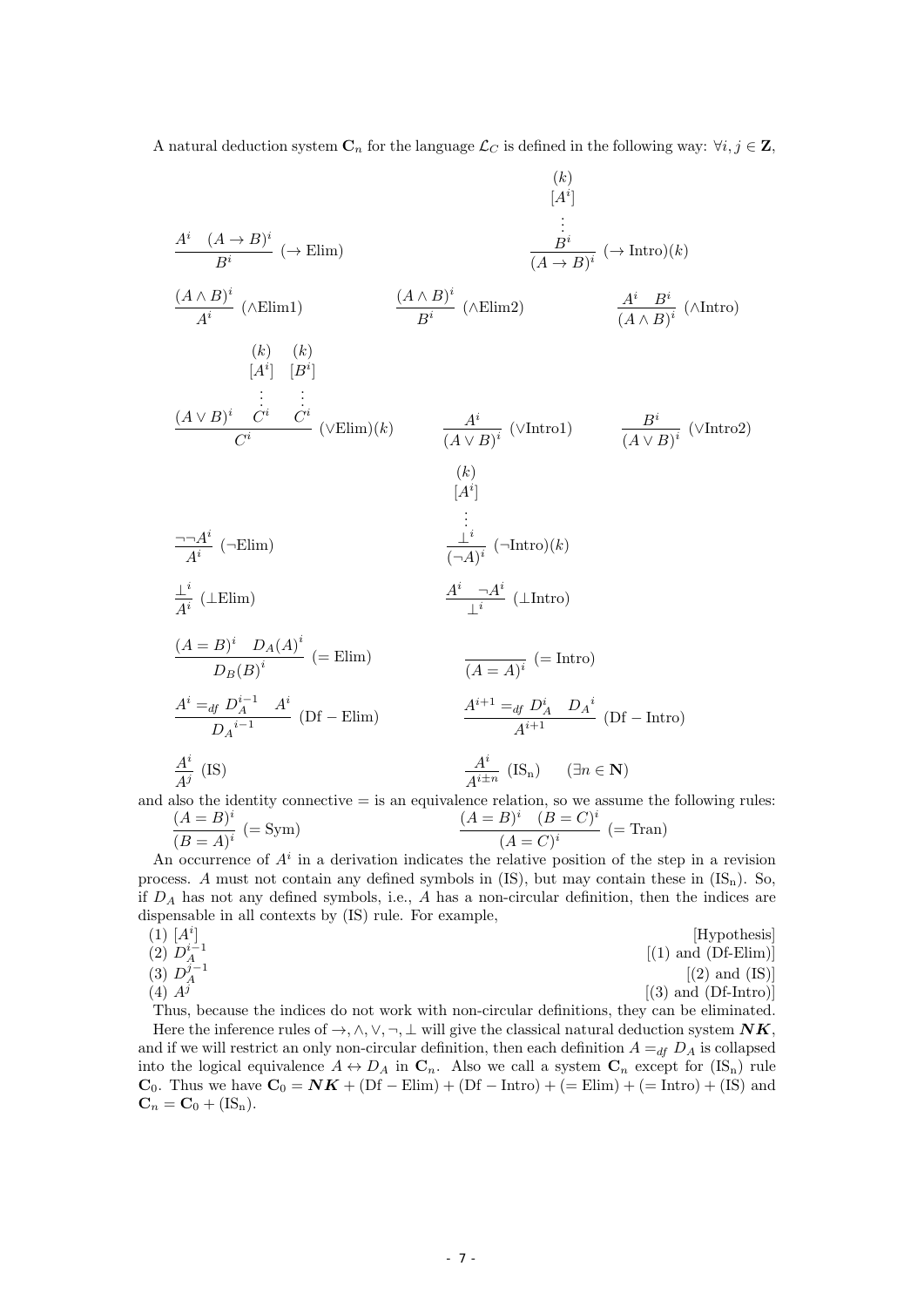**Definition 3.1 (Derivability)** Let D be a set of definition in a language  $\mathcal{L}_C$ , A a formula *and*  $C_n$  (*or*  $C_0$ *) a system in*  $\mathcal{L}_C$ *. Then we say that:* 

*(1) A is* derivable *from D in*  $\mathbf{C}_0$ *, we write D*<sup> $⊢$ </sup>C0*A iff a derivation of*  $A^0$  *can be constructed in*  $C_0$  *from D.* If  $D = \emptyset$ *, we write*  $\vdash_{\text{CO}} A$ *, and we say that A is a* theorem *of*  $C_0$  *relative to D.* 

 $(2)$   $A^j$  *is derivable in*  $C_n$  *on the basis of D from a set X of indexed formulas, we write*  $X \vdash_{\text{Cn}} A^j$  iff there is a derivation of  $A^j$  in  $\mathbf{C}_n$  on the basis of *D* from some indexed formu- $\int_{a}^{a} B_{1}^{i} B_{2}^{i} \ldots B_{m}^{i m}$  *that belong to X.* 

*(3) A is derivable in*  $\mathbf{C}_n$  *on the basis of D from a set X of indexed formulas, we write*  $X\vdash_{\text{Cn}} A$ iff there are formulas  $B_1, B_2, \ldots, B_m \in X$  such that  $B_1^0, B_2^0, \ldots, B_m^0 \vdash_{\text{Cn}} A^0$ . If  $X = \emptyset$ , we write  $⊢$ <sub>Cn</sub> $A$ *, and we say that*  $A$  *is a theorem of*  $C_n$  *relative to*  $D$ *.* 

**Proposition 3.2** *Let*  $D = \{A =_{df} D_A, B =_{df} D_B\}$  *be circular definitions of A and B, then we can prove the following as drived rules:*

 $(1)$  ¬ $A^{i+1}$ *⊢*C0 ¬ $D_A^i$  (¬ $Df$ -Elim)  $(2)$  ¬ $D_A^i$   $\vdash$   $\text{co}\text{¬}A^{i+1}$  *(¬Df-Intro) (3)*  $(A\%B)^{i+1}$ *⊦*C0 $(D_A\%D_B)^i$  *where* % ∈ {∧, ∨, →, =} *(4)*  $(D_A \%\ D_B)^i ⊢_{C0}(A \%\ B)^{i+1}$  *where*  $\% \in {\wedge, \vee, \rightarrow, =}$ (5)  $(D_A \leftrightarrow E_A)^i \Longrightarrow A^{i+1} \vdash_{\text{CO}} E_A^i$ <br>
(6)  $(A \leftrightarrow C)^{i+1} \Longrightarrow C^{i+1} \vdash_{\text{CO}} D_A^i$ 

Proof.  $(1)$  and  $(2)$ :

(*Hypothesis*) [*¬A<sup>i</sup>*+1] (*k*) [*D<sup>i</sup> A*] *<sup>A</sup><sup>i</sup>*+1 (Df *<sup>−</sup>* Intro) *<sup>⊥</sup><sup>i</sup>*+1 (*⊥*Intro) *⊥i* (IS) *¬D<sup>i</sup> A* (*¬*Intro)(*k*) (*Hypothesis*) [*¬D<sup>i</sup> A*] (*k*) [*A<sup>i</sup>*+1] *D<sup>i</sup> A* (Df *−* Elim) *⊥i* (*⊥*Intro) *<sup>⊥</sup><sup>i</sup>*+1 (IS) *<sup>¬</sup>A<sup>i</sup>*+1 (*¬*Intro)(*k*)

(3):(i) 
$$
(A \wedge B)^{i+1} \vdash_{\text{CO}} (D_A \wedge D_B)^i
$$
  
\n(*Hypothesis*)  $(Hypothesis)$   
\n
$$
\xrightarrow{\left[(A \wedge B)^{i+1}\right]} \wedge (\text{Elim1}) \xrightarrow{\left[(A \wedge B)^{i+1}\right]} \wedge (\text{Elim2})
$$
\n
$$
\xrightarrow{\overline{A^{i+1}} \qquad \text{(Df - Elim)}} \xrightarrow{\overline{B^{i+1}} \qquad \text{(Df - Elim)}} \wedge (\text{Intro})
$$
\n $(D_A \wedge D_B)^i$ 

(ii) 
$$
(A \vee B)^{i+1} \vdash_{\text{CO}} (D_A \vee D_B)^i
$$
  
\n(iii)  $(A \vee B)^{i+1} \vdash_{\text{CO}} (D_A \vee D_B)^i$   
\n(iv)  $(B)^{i+1}$   
\n(v)  $(B)^{i+1}$   
\n(v)  $(D_A \vee D_B)^i$   
\n(v)  $(D_A \vee D_B)^i$   
\n(v)  $(D_A \vee D_B)^i$   
\n(v)  $(\vee \text{Elim})(k)$ 

(iii)  $(A \to B)^{i+1} \vdash_{\text{CO}} (D_A \to D_B)^i$  and (iv)  $(A = B)^{i+1} \vdash_{\text{CO}} (D_A = D_B)^i$ (*k*)  $\frac{[D_A^i]}{A^{i+1}}$  (Df *−* Intro)  $\frac{(Hypothesis)}{[(A \rightarrow B)^{i+1}]}$  $\frac{E^{i+1}}{B^{i+1}$  (**p**f Flim)  $D^i_B$ (Df *−* Elim)  $\frac{-B}{(D_A \to D_B)^i}$  ( $\to$  Intro)(*k*) (*Hypothesis*)  $[(A = B)^{i+1}]$   $(D_B = D_B)^i$   $(=$  Intro)  $\frac{(D_A - D_B)^i}{(D_A - D_B)^i}$  (= Elim)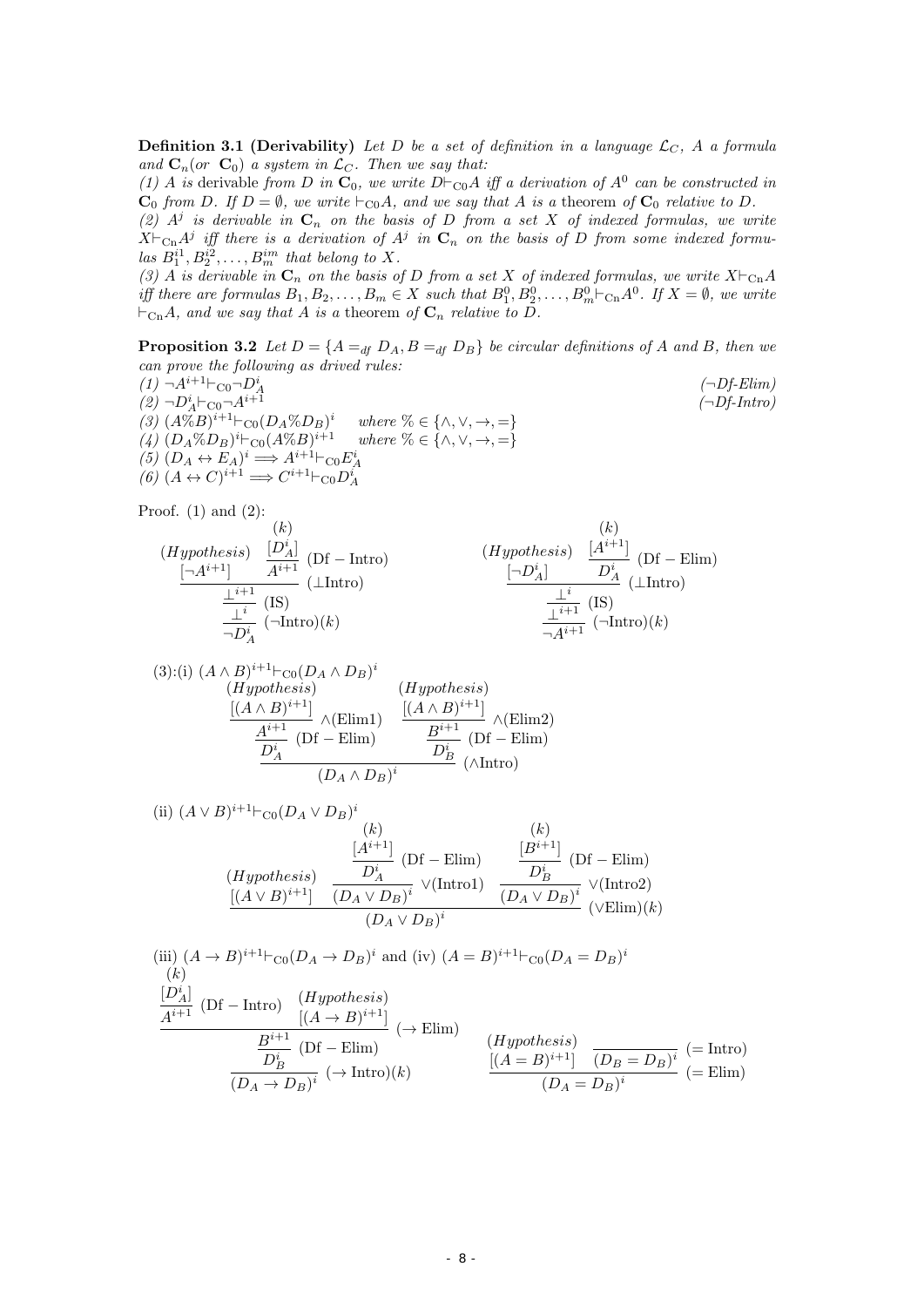(4): we can prove the similar way to (3). (5) and (6):

(Hypothesis)  
\n(Hypothesis)  
\n
$$
\frac{[A^{i+1}]}{D_A^i} (Df - \text{Elim}) \frac{[(D_A \leftrightarrow E_A)^i]}{(D_A \rightarrow E_A)^i} (\wedge \text{Elim})
$$
\n(Hypothesis)  
\n
$$
\frac{[(C \leftrightarrow A)^{i+1}]}{(C \rightarrow A)^{i+1}} \frac{[(C \leftrightarrow A)^{i+1}]}{(C \rightarrow A)^{i+1}} \rightarrow (\wedge \text{Elim})
$$
\n
$$
\frac{[C^{i+1}]}{D_A^i} (Df - \text{Elim})
$$
\n
$$
\frac{A^{i+1}}{D_A^i} (Df - \text{Elim})
$$

For example, let  $D_1 = \{A =_{df} B \vee (C \wedge \neg A)\}$  be a circular definition of *A*. Then we can prove that  $D_1 \vdash_{\text{CO}} B \to A$  as follows:

 $\Box$ 

| 1 [B <sup>0</sup> ]                    | [Hypothesis]                                    |
|----------------------------------------|-------------------------------------------------|
| $2\,B^{-1}$                            | $[1 \text{ and } (IS)]$                         |
| $3 B^{-1} \vee (C \wedge \neg A)^{-1}$ | $[2 \text{ and } (\lor \text{Intro1})]$         |
| $4 (B \vee (C \wedge \neg A))^{-1}$    | syntactical equivalence                         |
| $5A^0$                                 | $[4 \text{ and } (Df-Intro)]$                   |
| 6 $B^0 \rightarrow A^0$                | $[1,5 \text{ and } (\rightarrow \text{Intro})]$ |
| $7 (B \rightarrow A)^0$                | [syntactical equivalence]                       |

Next let  $D_2 = \{A = df \ \neg A\}$  be a circular definition of *A*. Then we can prove that  $D_2 \vdash_{\text{C3}} \bot$  as follows:

$$
\frac{\begin{array}{ccc}\n(l) & (k) & (k) \\
\frac{[-A^0]}{A^1} & (Df - Intro) & \frac{[A^2]}{A^1} & (Df - Elim) & \\
& \frac{1}{2} & (IS) & & \frac{1}{2} & (\text{Intro}) \\
& \frac{-A^2}{2} & (-Intro)(k) & & \\
& \frac{A^3}{4^0} & (Df - Intro) & & \\
& \frac{1}{2} & (Intro) & & \\
& \frac{-A^0}{4^0} & \frac{1}{2} & (Intro) & & \\
& \frac{-A^0}{4^0} & (Df - Intro) & & \\
& \frac{A^3}{4^2} & (Df - Intro) & & \\
& \frac{A^3}{4^2} & (Df - Elim) & & \\
& \frac{A^2}{4^2} & (IS) & & \\
& \frac{1}{2} & (IS) & & \\
& & \frac{1}{2} & (IS)\n\end{array}
$$

Moreover, we can prove  $D_2 \vdash_{\mathcal{C}_{2m+1}} \bot$ , but  $D_2 \not\vdash_{\mathcal{C}_{2m}} \bot$  for  $\forall m \in \mathbb{N}$  such that  $m \geq 1$ .

# **4 Some syntactic comparisons between PSC and Cn**

At first we will introduce a general method of showing syntactical equivalence between various logics owing to mainly K. Segerberg's book [4]. For two logics which are formulated in very different object languages, we can intuitively say that these logics are the same or at least equivalent if they are equally strong, or they come to the same thing. We can also say this fact if the languages in which they are formulated are intertranslatable, namely if what can be also expressed in one language can be expressed in other one. And moreover, whenever a formula in one logic is valid, then its counterpart in the other is also valid. We will define the above notion of equivalent of logics more precisely in the following.

Suppose that  $L_1$  and  $L_2$  are two logics in the language  $\mathcal{L}_1$  and  $\mathcal{L}_2$  such that  $L_1 = (\mathcal{L}_1, C_1)$  and  $\mathbf{L_2} = (\mathcal{L}_2, C_2)$  where  $C_1$  and  $C_2$  are structural consequence operators, i.e.,  $C_i(X) = \{A | X \vdash_{\mathbf{L_i}} A\}$  $(i = 1, 2)$  on  $\mathcal{L}_1$  and  $\mathcal{L}_2$ , and the sets of formulas of which are  $L_1$  and  $L_2$ , respectively. Furthermore assume that the languages  $\mathcal{L}_1$  and  $\mathcal{L}_2$  have equivalence connectives  $\leftrightarrow_1$  and  $\leftrightarrow_2$ ,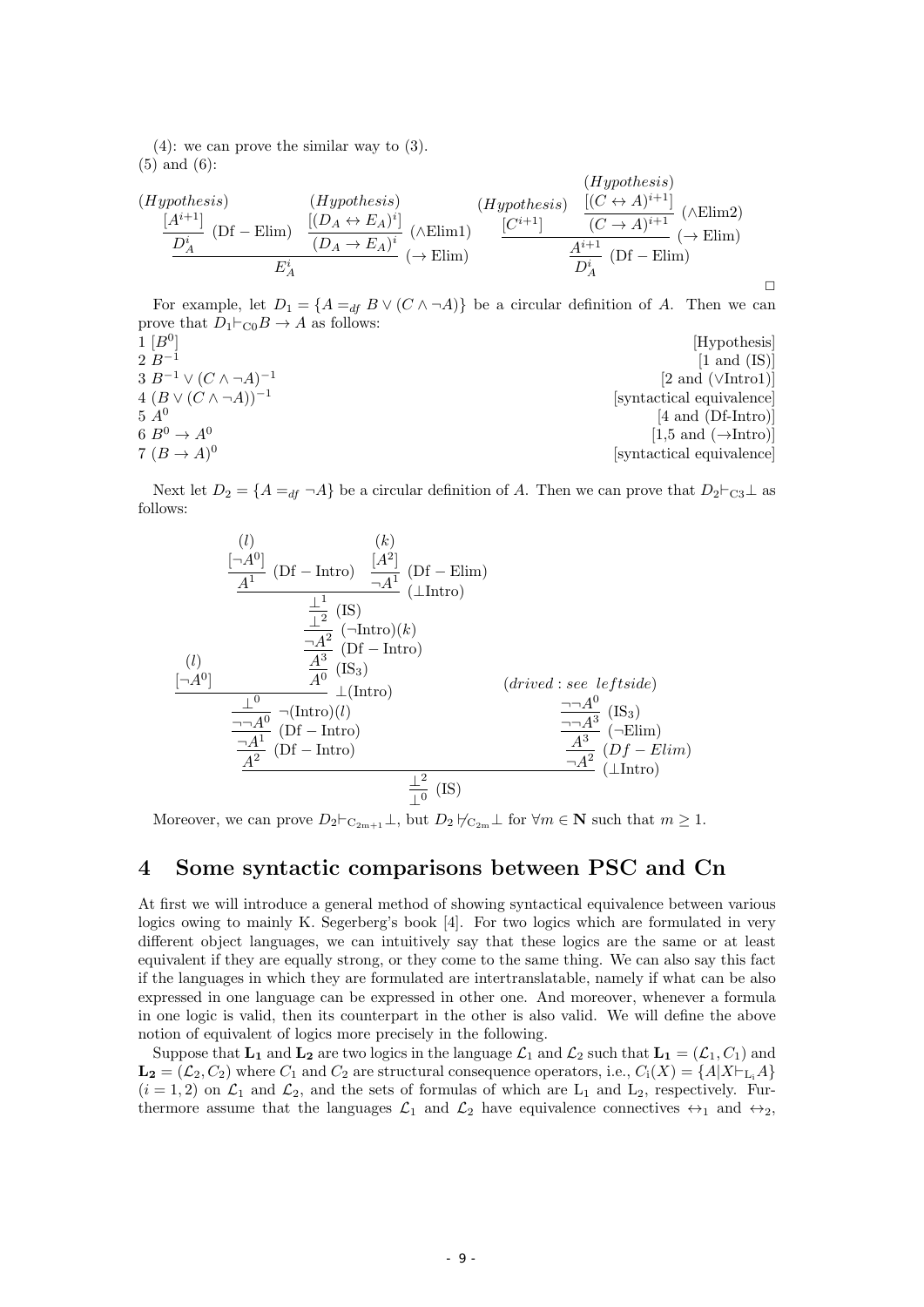respectively. Then we define syntactically equivalent of two logics **L<sup>1</sup>** and **L<sup>2</sup>** as follows.

**Definition 4.1** *(i)*  $L_1$  *and*  $L_2$  *are* syntactically equivalent with respect to  $t_1$  and  $t_2$  *if and only if*  $t_1 : L_1 \to L_2$  *and*  $t_2 : L_2 \to L_1$  *are functions such that the following conditions are satisfied:*  $(1)$  for all  $\alpha \in L_1$ ,  $(t_2(t_1(\alpha)) \leftrightarrow_1 \alpha) \in L_1$ ,

*(2)* for all  $A \in L_2$ ,  $(t_1(t_2(A)) \leftrightarrow_2 A) \in L_2$ ,

 $(3)$  for all  $\alpha \in L_1$ ,  $\alpha \in L_1$  iff  $t_1(\alpha) \in L_2$ ,

 $(4)$  *for all*  $A \in L_2$ ,  $A \in L_2$  iff  $t_2(A) \in L_1$ *.* 

*(ii)*  $\mathbf{L}_1$  *and*  $\mathbf{L}_2$  *are called* syntactically equivalent *if there exist functions*  $t_1$  *and*  $t_2$  *with respect to which they are syntactically equivalent.*

The definition of the above syntactic equivalence can be understood intuitively as follows. Two functions  $t_1$  and  $t_2$  are to be understood as translations of one language into the other. Conditions (1) and (2) are to denote a way of checking that two translations do their jobs that at least they are inverse operations of one another. Conditions (3) and (4) are meant to guarantee that both translations preserve logical relationships.

We can use the word 'extension' as refer to either languages or logics. Suppose that  $\mathcal{L}_1 = \langle \text{VAR}_1, \text{BOP}_1, \text{AdOP}_1, \text{RNK}_1 \rangle$  and  $\mathcal{L}_2 = \langle \text{VAR}_2, \text{BOP}_2, \text{AdOP}_2, \text{RNK}_2 \rangle$  are languages, where  $VAR<sub>1</sub>$  and  $VAR<sub>2</sub>$  are denumerably infinite variables,  $BOP<sub>1</sub>$  and  $BOP<sub>2</sub>$  Boolean operators,  $AdOP<sub>1</sub>$  and  $AdOP<sub>2</sub>$  additional non-Boolean operators, and  $RNK<sub>1</sub>$  and  $RNK<sub>2</sub>$  ranks, respectively. Then we have the following definitions.

**Definition 4.2** *(i)*  $\mathcal{L}_1$  *is a* sublanguage *of*  $\mathcal{L}_2$  *or*  $\mathcal{L}_2$  *is an* extension *of*  $\mathcal{L}_1$  *if the following conditions are satisfied:*

 $(1)$  VAR<sub>1</sub> ⊆ VAR<sub>2</sub>,

 $(2)$  BOP<sub>1</sub> ⊆ BOP<sub>2</sub>

 $(3)$  AdOP<sub>1</sub>  $\subseteq$  AdOP<sub>2</sub>,

 $(4)$  RNK<sub>1</sub> and RNK<sub>2</sub> agree on BOP<sub>1</sub>  $\cup$  AdOP<sub>1</sub>.

*(ii)* If  $\mathbf{L}_1 = (\mathcal{L}_1, \mathcal{C}_1)$  and  $\mathbf{L}_2 = (\mathcal{L}_2, \mathcal{C}_2)$  are logics on  $\mathcal{L}_1$  and  $\mathcal{L}_2$  respectively, and in addition *to* (1)*-*(4)*, also*

*(5)*  $C_1$  ⊆  $C_2$ *,* 

*then we say that*  $L_1$  *is a* sublogic *of*  $L_2$  *or that*  $L_2$  *is an* extension *of*  $L_1$ *.* 

*(iii)* Furthermore, an extension  $\mathbf{L}_2$  of  $\mathbf{L}_1$  is conservative over  $\mathbf{L}_1$  *if* 

 $(6)$  **L**<sub>1</sub> = **L**<sub>2</sub>  $\cap$   $(\wp(L_1) \times \wp(L_1))$ .

*(iv) An extension* **L<sup>2</sup>** *of* **L<sup>1</sup>** *is* definitional over **L<sup>1</sup>** *if it is satisfied in addition to* (1)*-*(6)*, also*  $(7)$  VAR<sub>1</sub> = VAR<sub>2</sub>.

**Theorem 4.3** *If* **L<sup>1</sup>** *and* **L<sup>2</sup>** *are logics such that* **L<sup>2</sup>** *is a conservative definitional extension of* **L1***, then* **L<sup>1</sup>** *and* **L<sup>2</sup>** *are syntactically equivalent.*

Next, we will consider translations between **PSC** and **C**0. We already introduced a language of Gupta's definitional calculus and its natural deduction system **C**<sup>0</sup> in Section 3, so at first we will define two translations  $t_C$  and  $t_P$  between  $\mathbf{C}_0$ -language  $\mathcal{L}_C$  and **PSC**-language  $\mathcal{L}_P$  in order to investigate whether two logics **C**<sup>0</sup> and **PSC** are syntactically equivalent or not with respect to these maps in the sense of Definition 4.1.

**Definition 4.4** *The mapping*  $t_C$  :  $\boldsymbol{FOR_C} \to \boldsymbol{FOR_P}$ , called a C -translation, is defined induc*tively as follows:*

 $(1)$   $t_{\text{C}}(p) := p, \quad p \in \textbf{VAR}_C$  $(2)$   $t_{\text{C}}((\neg \alpha)^{i}) := \neg t_{\text{C}}(\alpha^{i}),$  $f(S) t_{\text{C}}((\alpha \wedge \beta)^i) := t_{\text{C}}(\alpha^i) \wedge t_{\text{C}}(\beta^i),$  $(t)$   $t_{\text{C}}((\alpha \vee \beta)^i) := t_{\text{C}}(\alpha^i) \vee t_{\text{C}}(\beta^i),$  $f(z)$   $t_C((\alpha \to \beta)^i) := t_C(\alpha^i) \to t_C(\beta^i),$  $f_{\text{C}}((\alpha = \beta)^i) := (t_{\text{C}}(\alpha^i), t_{\text{C}}(\beta^i)),$  $(7)$   $t_{\text{C}}(\alpha^{i} =_{df} \beta^{j}) := (t_{\text{C}}(\alpha^{i}), t_{\text{C}}(\beta^{j})).$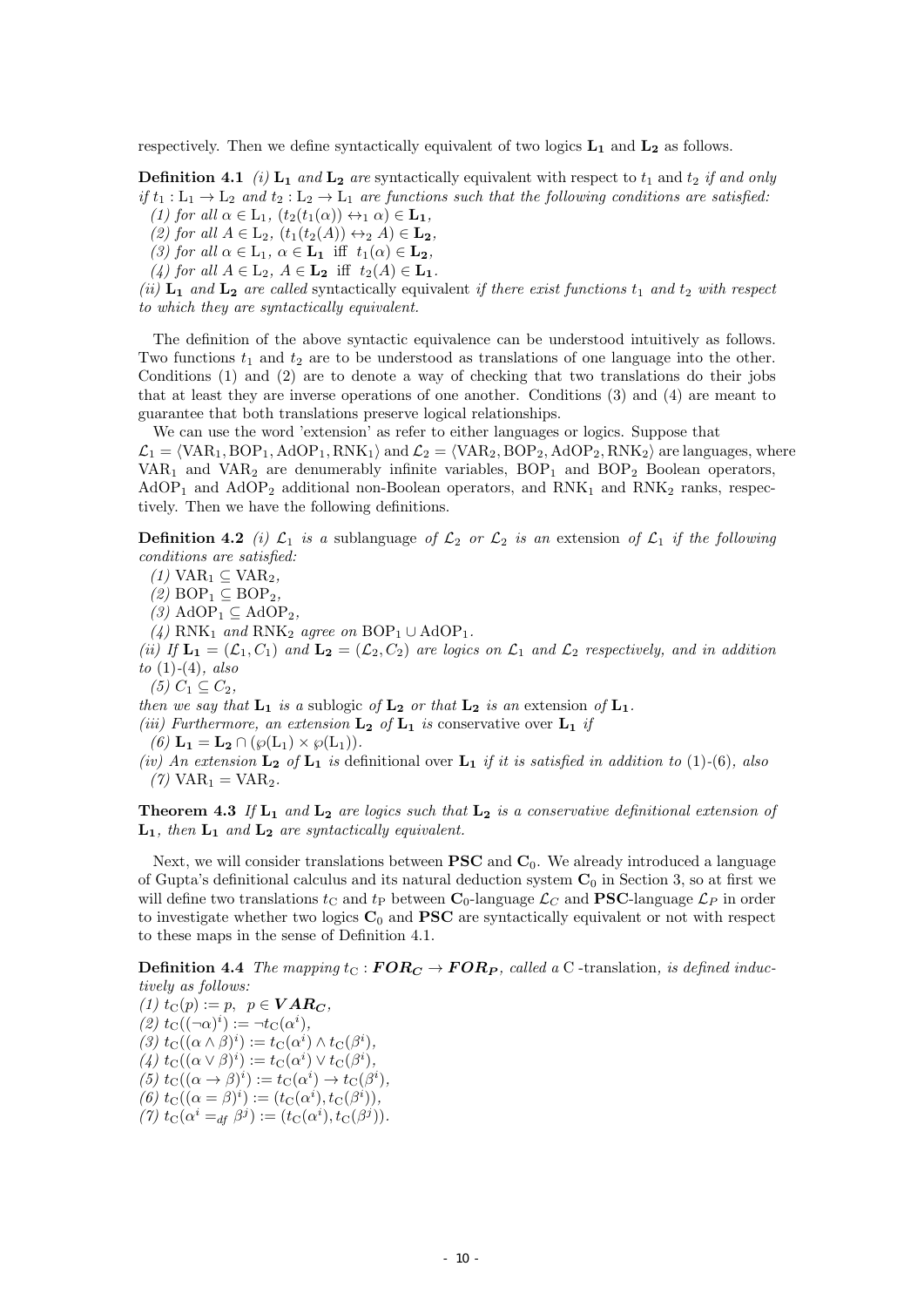**Definition 4.5** *The mapping*  $t_P$  :  $FOR_P \rightarrow FOR_C$ *, called a* PSC-translation*, is defined inductively as follows:*

 $(1)$   $t_{\text{P}}(p) := p, \, p \in \textbf{VAR}_P,$  $(2)$   $t_{\text{P}}((\neg A)^i) := \neg t_{\text{P}}(A^i),$  $(3)$   $t_{\text{P}}((A \wedge B))^i := t_{\text{P}}(A^i) \wedge t_{\text{P}}(B^i),$  $(4)$   $t_{\text{P}}((A \vee B)^i) := t_{\text{P}}(A^i) \vee t_{\text{P}}(B^i),$  $(f)$   $t_{\text{P}}((A \to B)^i) := t_{\text{P}}(A^i) \to t_{\text{P}}(B^i)$ ,  $(f6)$   $t_{\text{P}}(A^i \to B^j) := t_{\text{P}}(A^i) \to t_{\text{P}}(B^j)$ ,  $(7)$   $t_{\text{P}}((A, B)^i) := t_{\text{P}}(A^i) = t_{\text{P}}(B^i),$  $(8)$   $t_{\text{P}}((A^i, B^j)) := t_{\text{P}}(A^i) =_{df} t_{\text{P}}(B^j).$ 

For two maps  $t_C$  and  $t_P$  we can prove the following two propositions.

**Proposition 4.6** *For any formula*  $\varphi$  *in*  $\mathbf{FOR}_\mathbf{C}$ *,*  $\varphi \in \mathbf{C}_0$  *implies*  $t_\mathbf{C}(\varphi) \in \mathbf{PSC}$ *.* 

Proof. By induction on the length of derivation in  $\mathbf{C}_0$ .

(i) Base step: We have to check the provability of an axiom  $\varphi := (\alpha^i = \alpha^i)$  and a definition  $\varphi := (\alpha^{i+1} =_{df} \beta^i)$  of  $C_0$  in **PSC** after a  $t_C$ -translation. In the first case, we have  $t_{\rm C}(\varphi) := t_{\rm C}(\alpha^i = \alpha^i) = (t_{\rm C}(\alpha^i), t_{\rm C}(\alpha^i)) = (A^i, A^i) \in \textbf{PSC}$  by (E1). In the second case,  $t_{\mathrm{C}}(\varphi) := t_{\mathrm{C}}(\alpha^{i+1} =_{df} \beta^i) = (t_{\mathrm{C}}(\alpha^{i+1}), t_{\mathrm{C}}(\beta^i)) = (A^{i+1}, B^i) \in \mathbf{PSC}$  by a pair sentence hypoth-

esis. (ii) Induction step: We have to check the admissibility of every inference rules for  $\{\rightarrow, \land, \lor, \neg,$ *⊥*, =, *Df*, *IS*} in **PSC** after a *t*<sub>C</sub>-translation. But the inference rules for Boolean connectives are a routine work and so we omitted. Here we only show the cases of  $\{=, Df, IS\}$ .

(1) (= Elim): Assume that  $(\alpha = \beta)^i$  and  $\varphi^i_\alpha(\alpha)$ . Then we have  $t_C((\alpha = \beta)^i) = (t_C(\alpha^i), t_C(\beta^i))$  $=(A^i, B^i)$  and  $t_C(\varphi^i_\alpha(\alpha)) = t_C(\varphi^i_\alpha)(t_C(\alpha^i)) = D^i_A(A^i)$ . By (C1)-(C5),  $(A^i, B^i) = (A, B)^i$  $=(A \equiv B)^i$  is a congruence relation, so we get  $t_C(\varphi^i_\alpha(\beta)) = t_C(\varphi^i_\alpha)(t_C(\beta^i)) = D^i_A(B^i)$  from  $D_A^i(A^i)$ . (2) (Df – Elim): Assume that  $\alpha^i =_{df} \varphi_\alpha^{i-1}$  and  $\alpha^i$ . Then we have  $t_{\rm C}(\alpha^i =_{df} \varphi_\alpha^{i-1}) =$  $(t_C(\alpha^i), t_C(\varphi_\alpha^{i-1})) = (A^i, D_A^{i-1})$  and  $t_C(\alpha^i) = A^i$ . Here we have the following derivation: *Hypo* (*P*1)

$$
\frac{Hypo}{[A^i]} \quad \frac{[(A^i, D_A^{i-1})] \quad (A^i, D_A^{i-1}) \to (A^i \to D_A^{i-1})}{A^i \to D_A^{i-1}} \quad \text{(Mp)}
$$

(3) (Df – Intro): Assume that  $\alpha^{i+1} =_{df} \varphi_{\alpha}^{i}$  and  $\varphi_{\alpha}^{i}$ . Then we have  $t_{\text{C}}(\alpha^{i+1} =_{df} \varphi_{\alpha}^{i})$  $(t_C(\alpha^{i+1}), t_C(\varphi^i_\alpha)) = (A^{i+1}, D_A^i)$  and  $t_C(\varphi^i_\alpha) = D_A^i$ . Here we have the following derivation: *Hypo* (*E*2)

$$
Hypo \n\underbrace{\frac{[(A^{i+1}, D_A^i)] \quad (A^{i+1}, D_A^i) \to (D_A^i, A^{i+1})}{(D_A^i, A^{i+1})} \quad (Mp)}_{A^{i+1}} \n\underbrace{(Np)}_{(D_A^i, A^{i+1}) \to (D_A^i \to A^{i+1})}_{(Mp)} \quad (Mp)
$$

(4) (IS): Assume that  $\alpha^i$ . Then we have  $t_C(\alpha^i) = A^i$ . Here we have the following derivation: *Hypo* (*P*1)

$$
\frac{Hypo}{[A^i]} \quad \frac{[(A^i, A^j)] \quad (A^i, A^j) \to (A^i \to A^j)}{A^i \to A^j} \text{ (Mp)}
$$
\n
$$
\frac{[A^i]}{A^j} \quad \text{(Mp)}
$$

**Corollary 4.7** *For any formula*  $\varphi$  *in*  $\mathbf{FOR}_C$ *,*  $\varphi \in \mathbf{C}_n$  *implies*  $t_{\mathbf{C}}(\varphi) \in \mathbf{PSC}_n$ *.* 

Proof. (5) (IS<sub>n</sub>): Assume that  $\alpha^i$ . Then we have  $t_C(\alpha^i) = A^i$ . Here we have the following derivation: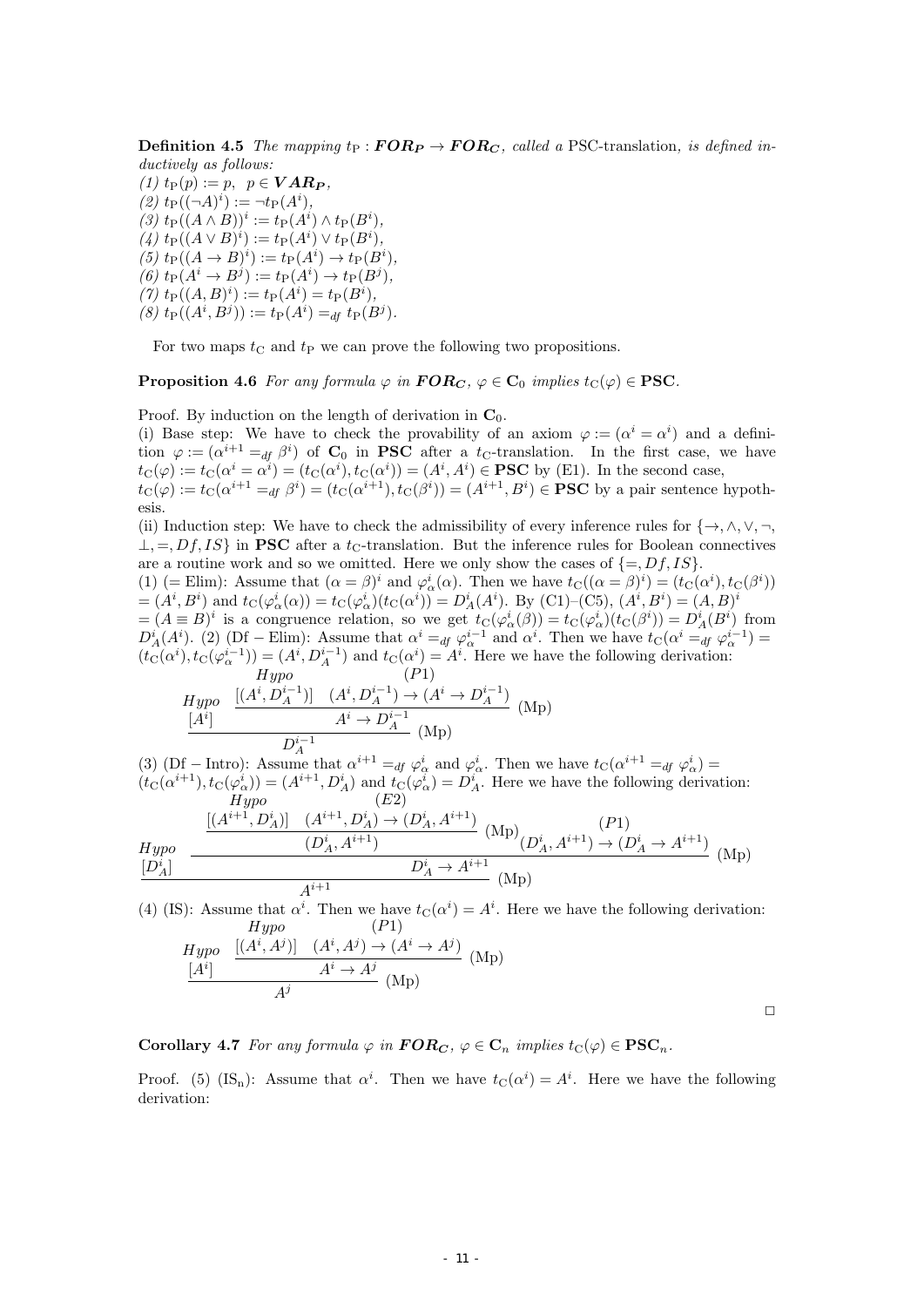$$
Hypo \quad \frac{(P5)\qquad (P1)\qquad (A^i, A^{i \pm n}) \quad (A^i, A^{i \pm n}) \rightarrow (A^i \rightarrow A^{i \pm n})}{A^i \rightarrow A^{i \pm n}} \quad (Mp)
$$

**Proposition 4.8** *For any formula A in*  $\mathbf{FOR}_P$ ,  $A \in \mathbf{PSC}$  *generally does not imply*  $t_P(A) \in \mathbf{C}_0$ *.* 

Proof. We will investigate what is the matter to hold that  $A \in \mathbf{PSC}$  implies  $t_P(A) \in \mathbf{C}_0$  by induction on the length of derivation in **PSC**.

(i) Base step: We have to check the provability of every axioms of **PSC** in  $\mathbf{C}_0$  after a t<sub>P</sub>translation. But the classical axioms  $(A1)$ – $(A10)$  are a trivial, so we omitted. Here we only check the cases of  $(E1)$ – $(E3)$ ,  $(C1)$ – $(C5)$  and  $(P1)$ – $(P4)$ .

(E1):  $t_P((A^i, A^i)) = (t_P(A^i) = t_P(A^i)) = (\alpha^i = \alpha^i) \in \mathbf{C}_0$  by (= Intro). Next,  $t_P((A^i, A^j)) =$  $(t_P(A^i) =_{df} t_P(A^j)) = (\alpha^i =_{df} \alpha^j) \in \mathbf{C}_0$  for  $i \neq j$  by (= IS). (E2):  $t_P((A^i, B^j) \to (B^j, A^i))$  $t_{\rm P}((A^i, B^j)) \to t_{\rm P}((B^j, A^i)) = (t_{\rm P}(A^i) =_{df} t_{\rm P}(B^j)) \to (t_{\rm P}(B^j) =_{df} t_{\rm P}(A^i)) = (\alpha^i =_{df} \beta^j) \to$  $(\beta^{j} =_{df} \alpha^{i}) \notin C_0$ . (E3):  $t_P((A^i, B^j) \wedge (B^j, C^k) \rightarrow (A^i, C^k)) = t_P((A^i, B^j)) \wedge t_P((B^j, C^k)) \rightarrow$  $t_P((A^i, C^k)) = (\alpha^i =_{df} \beta^j) \wedge (\beta^j =_{df} \gamma^k) \rightarrow (\alpha^i =_{df} \gamma^k) \notin C_0$ . (C1):  $t_P((A^i, B^j) \rightarrow (\neg A^i, \neg B^j))$  $=(t_{\text{P}}(A^i) =_{df} t_{\text{P}}(B^j)) \rightarrow (t_{\text{P}}(\neg A^i) =_{df} t_{\text{P}}(\neg B^j)) = (\alpha^i =_{df} \beta^j) \rightarrow (\neg \alpha^i =_{df} \neg \beta^j) \in \mathbf{C}_0$  by Proposition 3.2 (1) and (2). (C2)–(C5): let % be a logical connective of  $\{\wedge, \vee, \rightarrow\}$  or identity =. Then we have  $t_P((A^i, B^j) \wedge (C^i, D^j) \rightarrow ((A \% C)^i, (B \% D)^j)) = (\alpha^i =_{df} \beta^j) \wedge (\gamma^i =_{df} \delta^j) \rightarrow$  $(\alpha\%\gamma)^i =_{df} (\beta\%\delta)^j \in \mathbf{C}_0$  by Proposition 3.2 (3) and (4). (P1):  $t_P((A^i, B^j) \rightarrow (A^i \rightarrow B^j)) =$  $(\alpha^{i} =_{df} \beta^{j}) \rightarrow (\alpha^{i} \rightarrow \beta^{j}) \in \mathbf{C}_{0}$  by (Df – Elim). (P2):  $t_{\text{P}}((A^{i}, B^{j}) \wedge (B \leftrightarrow C)^{j} \rightarrow (A^{i}, C^{j}))$  $(\alpha^{i} =_{df} \beta^{j}) \wedge (\beta \leftrightarrow \gamma)^{j} \rightarrow (\alpha^{i} =_{df} \gamma^{j}) \in \mathbf{C}_{0}$  by Proposition 3.2 (5). (P3):  $t_{\text{P}}((A^{i}, B^{j}) \wedge (A \leftrightarrow C)^{i})$  $\rightarrow (C^i, B^j)) = (\alpha^i =_{df} \beta^j) \wedge (\alpha \leftrightarrow \gamma)^i \rightarrow (\gamma^i =_{df} \beta^j) \in \mathbf{C}_0$  by Proposition 3.2 (6).  $(P4): t_{\mathcal{P}}((A^i, B^j) \to (A^{i \pm n}, B^{j \pm n})) = (\alpha^i =_{df} \beta^j) \to (\alpha^{i \pm n} =_{df} \beta^{j \pm n}) \notin \mathbf{C}_0.$ (ii) Induction step: We have to check the admissibility of  $(Mp)$  in  $C_0$  after a *t*<sub>P</sub>-translation.

(Mp): Assume that  $A^i$ ,  $(A \rightarrow B)^i$  are provable in **PSC**. Then by I.H.  $t_P(A^i)$ ,  $t_P((A \rightarrow B)^i)$ , i.e.,  $\alpha^i, \alpha^i \to \beta^i$  hold in  $\mathbf{C}_0$ . So, we have the derivation of  $t_P(B^i) = \beta^i$  in  $\mathbf{C}_0$  by ( $\to$  Elim).  $\Box$ 

So, from the above results, the following conditions must be satisfied in **C**<sup>0</sup> in order to hold that  $A \in \mathbf{PSC}$  implies  $t_{\text{P}}(A) \in \mathbf{C}_0$ :

 $(1)$   $(\alpha^i =_{df} \beta^j) \rightarrow (\beta^j =_{df} \alpha^i)$ 

 $(2)$   $(\alpha^i =_{df} \beta^j) \wedge (\beta^j =_{df} \gamma^k) \rightarrow (\alpha^i =_{df} \gamma^k)$ 

 $(3)$   $(\alpha^{i} =_{df} \beta^{j}) \rightarrow (\alpha^{i \pm n} =_{df} \beta^{j \pm n})$   $(\exists n \ge 0)$ 

Here (1) means the exchangeability of indices between  $A^{i+1}$  and  $D_A^i$ . (2) means the transitivity of indices both  $A^{i+1}$  and  $D_A^i$ . (3) means the relativity of indices both  $A^{i+1}$  and  $D_A^i$ .

If we extend the systems  $\mathbf{C}_0$  and  $\mathbf{C}_n$  by adding the above conditions (1)–(3) for a definition constructor  $=$ <sub>*df*</sub> and call the result systems  $\mathbf{C}'_0$  and  $\mathbf{C}'_n$ , then we have the following corollary.

**Corollary 4.9** *For any formula A in F OR<sup>P</sup> ,*

 $(1)$  *A*  $\in$  **PSC** *implies*  $t_{\text{P}}(A) \in \mathbb{C}'_0$ *.* 

 $(2)$  *A*  $\in$  **PSC**<sup>*n*</sup> *implies*  $t_{\text{P}}(A) \in \mathbb{C}'_n$ *.* 

Proof. Trivial from the above discussion.

Therefore we can prove the following two theorems.

**Theorem 4.10** *(1)* For any formula  $\varphi$  in  $\textbf{FOR}_C$ ,  $t_P(t_C(\varphi)) \leftrightarrow \varphi \in \mathbf{C}'_0$ .  $(2)$  *For any formula A in <i>FOR<sub>P</sub>*,  $t_{\text{C}}(t_{\text{P}}(A)) \leftrightarrow A \in \text{PSC}$ .

Proof. Both cases are almost trivial and will be omitted. **□** 

 $\Box$ 

**Theorem 4.11** *(1) For any formula*  $\varphi$  *in*  $\boldsymbol{FOR_C}$ ,  $\varphi \in \mathbf{C}'_0$  *if and only if*  $t_{\text{C}}(\varphi) \in \mathbf{PSC}$ *. (2)* For any formula *A* in  $\mathbf{FOR}_P$ ,  $A \in \mathbf{PSC}$  if and only if  $t_P(A) \in \mathbf{C}'_0$ .